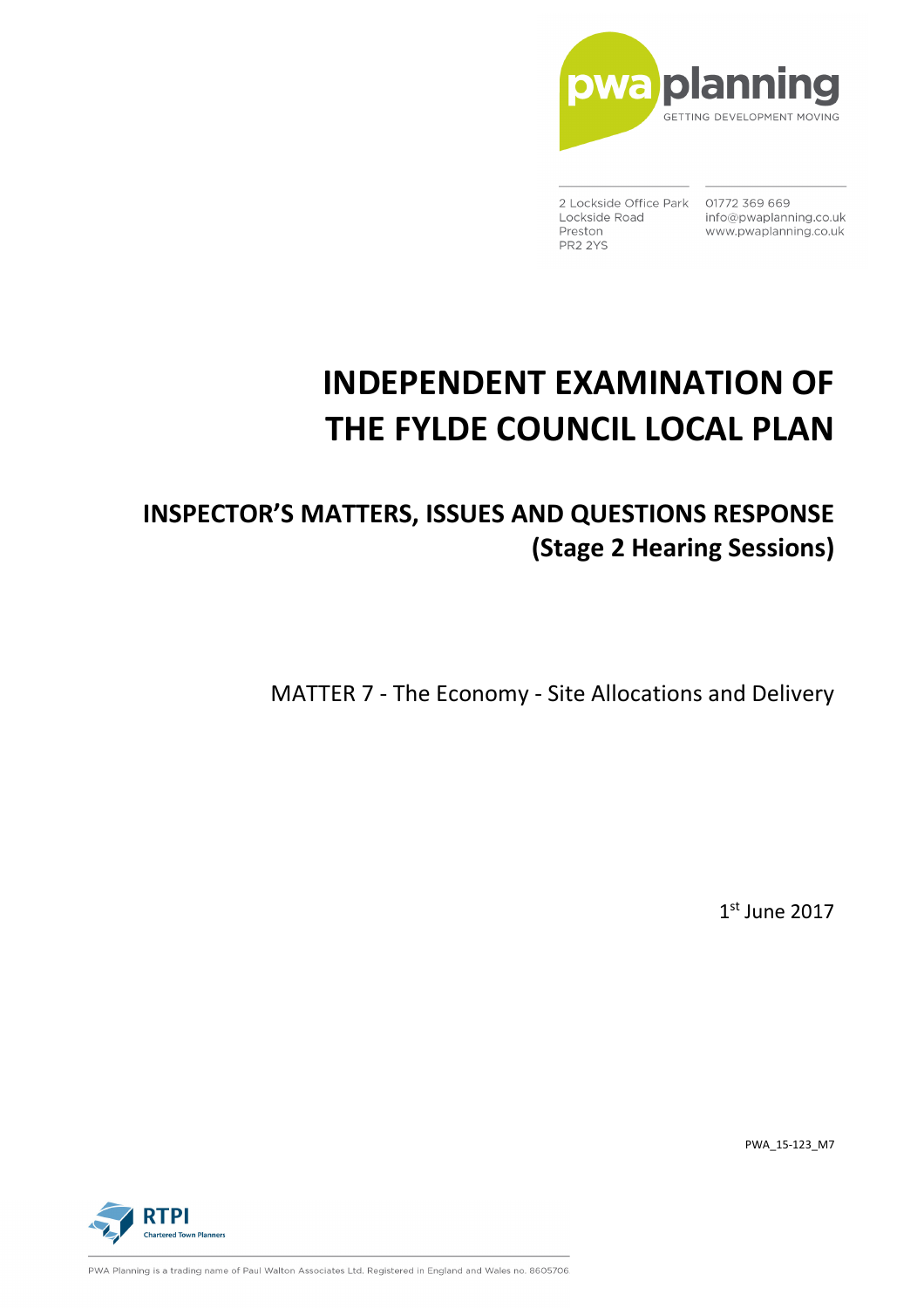

#### **1. INTRODUCTION**

- 1.1. PWA is retained by The Rigby Organisation (RO) in respect of a number of sites across Fylde Borough, including land south west of Junction 3 of the M55, Corner Hall Farm. On behalf of RO additional employment land allocations are sought close to M55 Junction 3.
- 1.2. The statement responds to selected questions set out within Matter 7 of the Inspector's Matters, Issues and Questions. The responses should be read together with the comments previously provided on the submissions version of the Local Plan and PWA's hearing statements submitted to Stage 1.
- 1.3. This statement is intended to follow the format provided by the Inspector in her MIQs document dated 15<sup>th</sup> May 2017.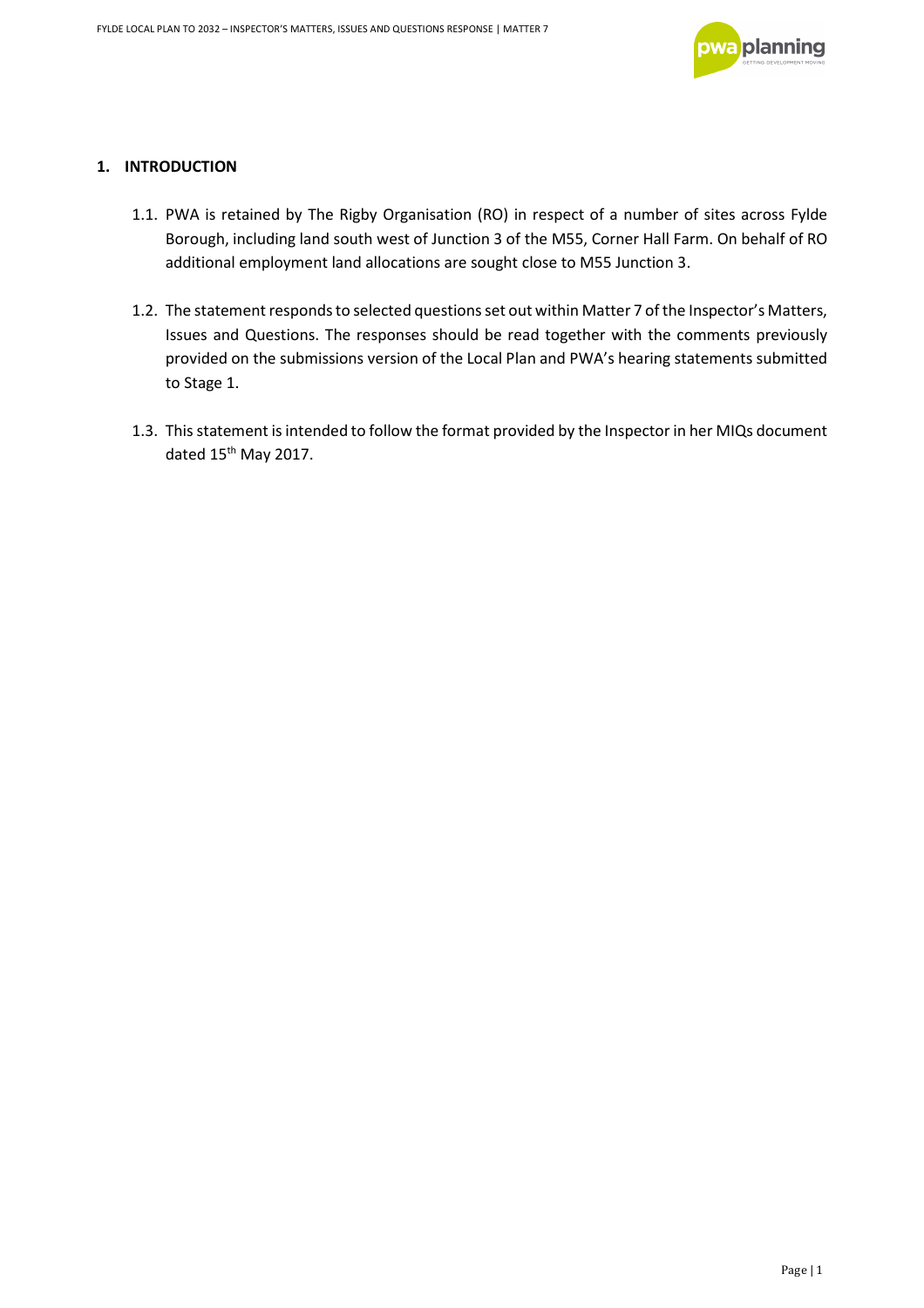

#### **Matter 7 – The Economy- Site Allocations and Delivery**

*Issue 10 – Does the Plan set out a positively prepared strategy for the delivery of economic development (Employment, Retail Centres, Leisure Culture and Tourism Development) within Fylde that is justified, effective and consistent with national policy?* 

Site Allocations – Policies SL1-SL4 and EC1

Q48. Are these policies up-to-date with regards to the allocation of employment sites? Is there justification for the allocation of any other sites (such as land SW of junction 3 of the M55, Corner Hall Farm)?

- 1.4. As made clear in our previous submissions, we do not object to the identified requirement for employment land within the Local Plan, which we believe to be consistent with one of the scenarios examined in the Employment Land and Premises Study in 2012 (ED041a) ('the study'). However, it should be noted that increased economic growth was reflected in the take-ups in the more recent five years of the study, in contrast to the longer history which identified 2.7 ha per annum of employment land supply. The more recent five years of the study would suggest an employment land take-up figure nearer to 3 ha per annum should be anticipated. The impact of this across the plan period would suggest an additional 5.88 ha of employment land ought to be planned for. Furthermore, as discussed in subsequent sections, the constraints to delivery some of the larger employment allocations, particularly in terms of infrastructure improvements, does cast considerable doubt on the ability of these sites to meet employment needs, especially in the shorter term. These matters, coupled with our previous comments in respect of the spatial distribution of new employment allocations, which we consider to be inappropriate and unlikely to fully meet the needs of the Borough, form the basis and justification of our request that other sites be brought forward.
- 1.5. Of the total 62 hectares of new employment land allocations, some 49.5 hectares (**82.5%**) is located in the "Fylde / Blackpool periphery Strategic Location". Even accounting for the expected delivery of some of the requirements for Blackpool within the Fylde Borough, this scale of development concentrated within one geographical area is considered to be inappropriate and will leave a considerable spatial imbalance in employment land provision.
- 1.6. The Fylde Employment Land and Premises Study identifies other broad locations, particularly those which can take advantage of the proximity of the motorway network and which would support growth in the heart of the Borough and would hence address this imbalance. Paragraph 6.23 of the study states that almost three-quarters of the [existing] land supply is located on the western edge of the Borough, in close proximity to Blackpool. This is echoed in Paragraph 6.40, which notes that land supply is dominated by provision in the west of the Borough, especially at Whitehills Park, close to the M55 motorway and Blackpool. Whilst this location might be attractive to new investors to the Borough, the relative distance and poor connectivity at present make it less suited to Fylde's indigenous companies. In this respect, there is almost no supply in Kirkham, while sites in St Annes and Lytham are either constrained or are subject to development pressures for alternative uses. In this respect, the study identifies a need for additional employment land supply and discusses various locations to be considered; including three sites near Kirkham and Wesham.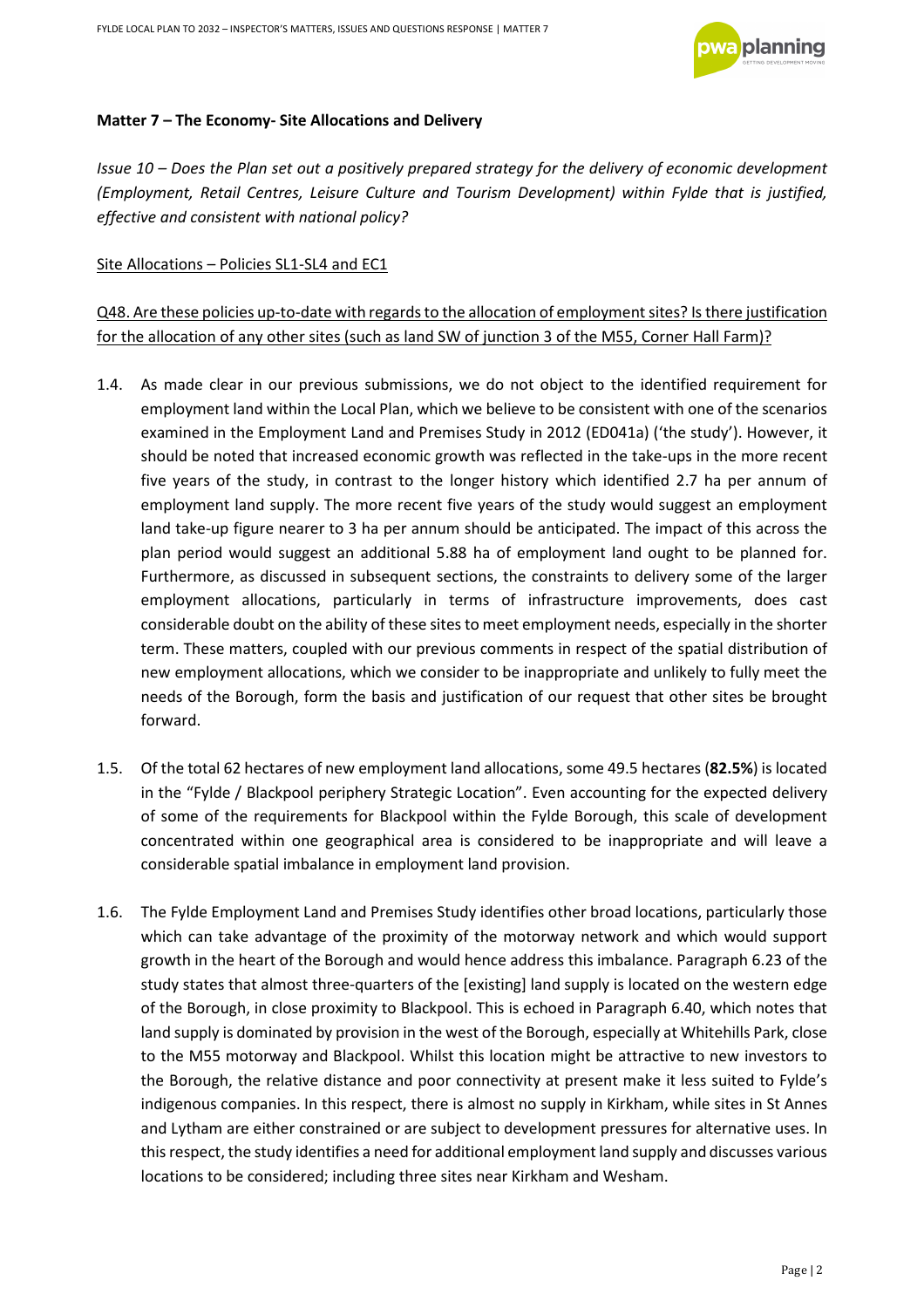

- 1.7. Notably, Greenhalgh at Junction 3 (east of Corner Hall Farm and the A585), was considered. It is noted that Junction 3 provides an important highways-based node for the Fylde Coast sub region, providing key connections into both Fylde and Wyre Boroughs. There is also some employment based activity in the vicinity of the junction, represented by Universal Products and Premier Inn. Paragraph 11.34 states that the location is likely to prove attractive to the marketplace with some of the Borough's businesses having indicated it is a location they would be attracted towards.
- 1.8. The study concludes that potential allocations around Kirkham and Wesham will be more complex as they require development of a new greenfield employment area 'from scratch'. The environmental and access issues will be considerable and occupier demand at these specific locations needs to be established. However, a Kirkham and/or Wesham allocation is likely to be the main opportunity to provide a large employment site away from Junction 4, M55 that would directly benefit residents in central and eastern Fylde. These sites are considered sustainable in terms of accessibility, public transport and viability. The partly complete Mill Farm Sports Village development (allocation MUS3) has effectively contributed to this supply, albeit in terms of traditional employment, only to a relatively modest extent of circa 1.1 ha.
- 1.9. In respect of Corner Hall Farm, whilst located to the north of Wesham, the site is now considered to be more sustainably located than in the 2012 study, being relatively close to one of the principal settlements in the Borough and the largest inland settlement within Fylde. It is also close to Junction 3 of the M55, which allows ready access to the strategic highway network, including from the A585 and M55. The site is currently bounded by the M55 to the north, A585 to the east with agricultural land to the west and south. Within the site is the agricultural holding of Corner Hall Farm, it also encompasses the existing hotel. The utilisation of the site for employment and commercial uses (high-tech business development) or specialist retail uses would have a particularly positive impact on the area and in terms of meeting the employment development needs of the Borough and this part of the Fylde in particular, as well as helping to achieve sustainable development. Whilst public transport options to the site are available they are currently quite limited, though it is anticipated that this could be improved through a suitable legal agreement, not dissimilar to the requirements sought through the Mill Farm location, also located on the A585 approximately 600m south of Corner Hall Farm.
- 1.10. Supplementing this Paragraph 7.68 of the study states that the allocation of some sustainable employment sites on the edge of settlements is necessary as there is limited capacity within the existing settlements for new employment development. The research identified eight possible broad areas of search where additional future employment land allocations might be delivered. Part of the considerations have been around Junction 3 of the motorway and along the A585, factors which this site could capitalize upon. The report recognises that such development would directly benefit residents in central and eastern Fylde. It recognises that it is important that the Borough has a balanced portfolio of employment land allocations, not just by type and size, but also spatially in relation to its settlement pattern, again something with Corner Hall Farm could deliver.
- 1.11. The site would comprise a suitable area of land with excellent road access to the strategic road network and would be very desirable to commercial and other employment end users. The site also represents a logical extension of approved and existing commercial developments north of Wesham and west of A585.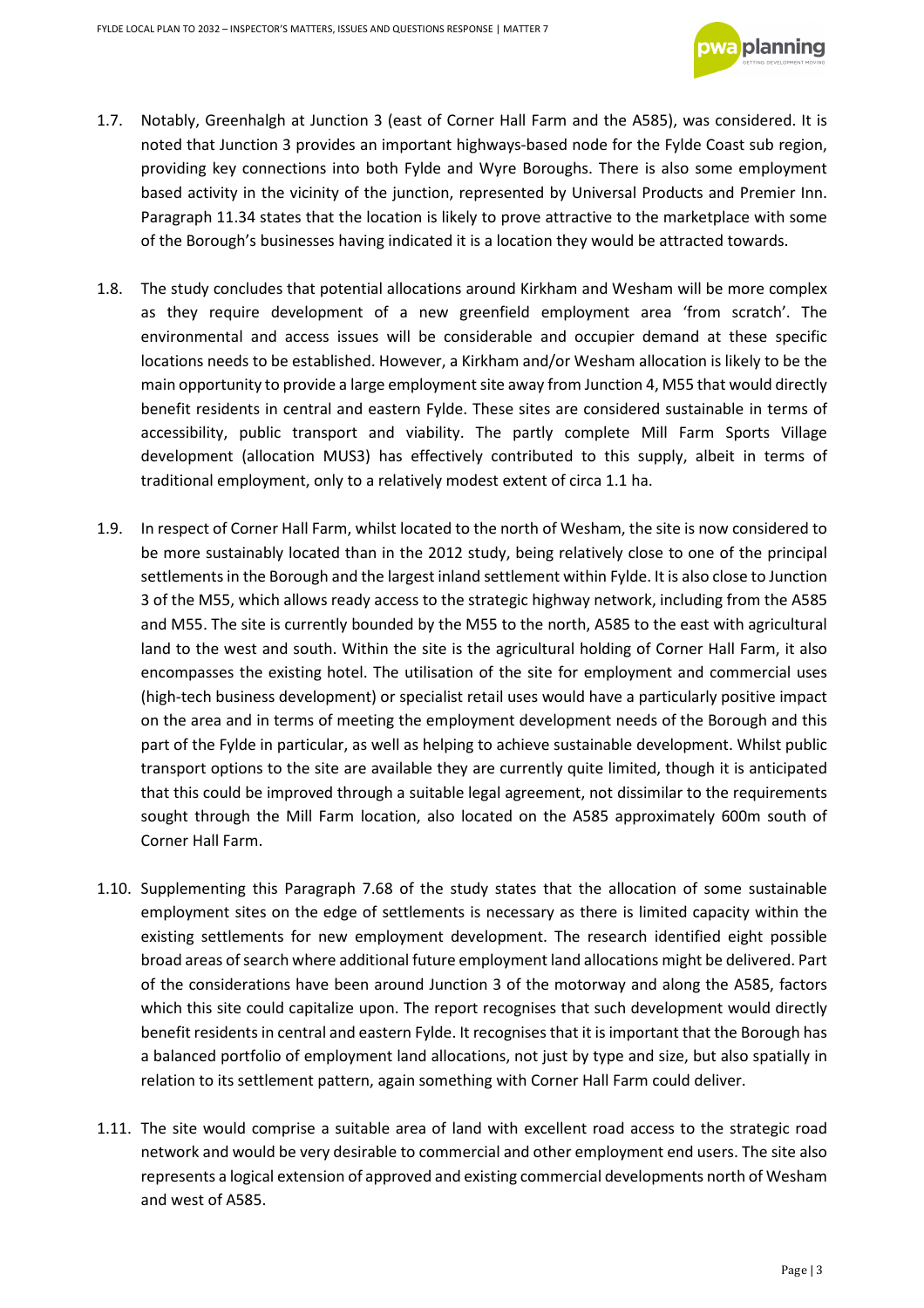

1.12. It is clear that this area, encompassing the site at Corner Hall Farm would make an important contribution to the deliverability of the Fylde Local Plan. The allocation of Mill Farm to the south of Corner Hall Farm adds merit to this argument. With this allocation now largely built out, it has changed the dynamics of the area, and arguably enabled the Corner Hall Farm site to be located more sustainably, and should now be looked upon more favourably than as previously identified in the 2012 study.

#### Q49. Is Policy EC1 allocating sites and if so should it state this? Does the policy duplicate allocations set out in Policies SL1-SL4?

1.13. No comments to make.

#### Q50. Is the methodology for site assessment and selection robust and justified?

- 1.14. The methodology for the identification of land supply can be largely supported, it makes clear that a minimum amount of 60.6ha of Employment Land is required, however, as stated above there is an argument for further land being required based on the more recent five years of the study period.
- 1.15. The revised 2016 Site Assessment Paper (ED004) sets out the assessment of the strategic and nonstrategic development sites for inclusion in the Publication version, 2016 and previously in the Revised Preferred Option (RPO) version, 2015 of the emerging Fylde Local Plan. In doing this it includes tables for strategic and non-strategic locations and respective site allocations. Whilst these provide broad topics for each allocation, detail is lacking in terms of matters relating to deliverability. Pertinent to employment is the reliance on the deliverability of road infrastructure commonly in relation to the M55 and Junction 4. Whilst it is clear these items will need to be delivered to enable development to commence, and as such to deliver the aspirations of the Local Plan, it is not clear as to when the Council expects these allocations to come forward. It is noted that the Local Plan does not set out phasing for employment sites, but if the Local Plan is deliver on the scenario set out in the 2012 study then clearly there should be some confidence in infrastructure being delivered in a timely manner to allow the 2.7 ha of land per annum to be bought forward.
- 1.16. Clearly, as identified above and as part of our continued argument for promoting Corner Hall Farm, there is a reliance on delivering employment land on the western periphery of Fylde in this location, and therefore such matters are considered important in ensuring the employment aspirations of the plan can be delivered. In this respect, sites such as Corner Hall Farm could be delivered in the short term helping the continued growth sought by the plan and historical employment land uptakes, in a central location to the borough where demand exists and housing allocations are being delivered, filling the voids likely to be left in the early part of the plan given these unknown timescales.
- 1.17. Finally, the Site Assessment Paper places a reliance on identification of sites from the 2012 study. As demonstrated above for Corner Hall Farm, during the past 5 years the dynamics of the area have changed through new development coming forward in the absence of the Council's Local Plan (i.e. Mill Farm). An update in this respect should be considered in relation to the sites listed within the Site Assessment Paper as scorings of proposed and rejected sites are likely to have changed. The Site Scoring System (ED041g), an appendix to the 2012 study, sets out clear criteria for considering sites against. There is a strong focus within this on proximity to motorways and prominence, along with sites with few constraints to deliverability. Corner Hall Farm would score well against such